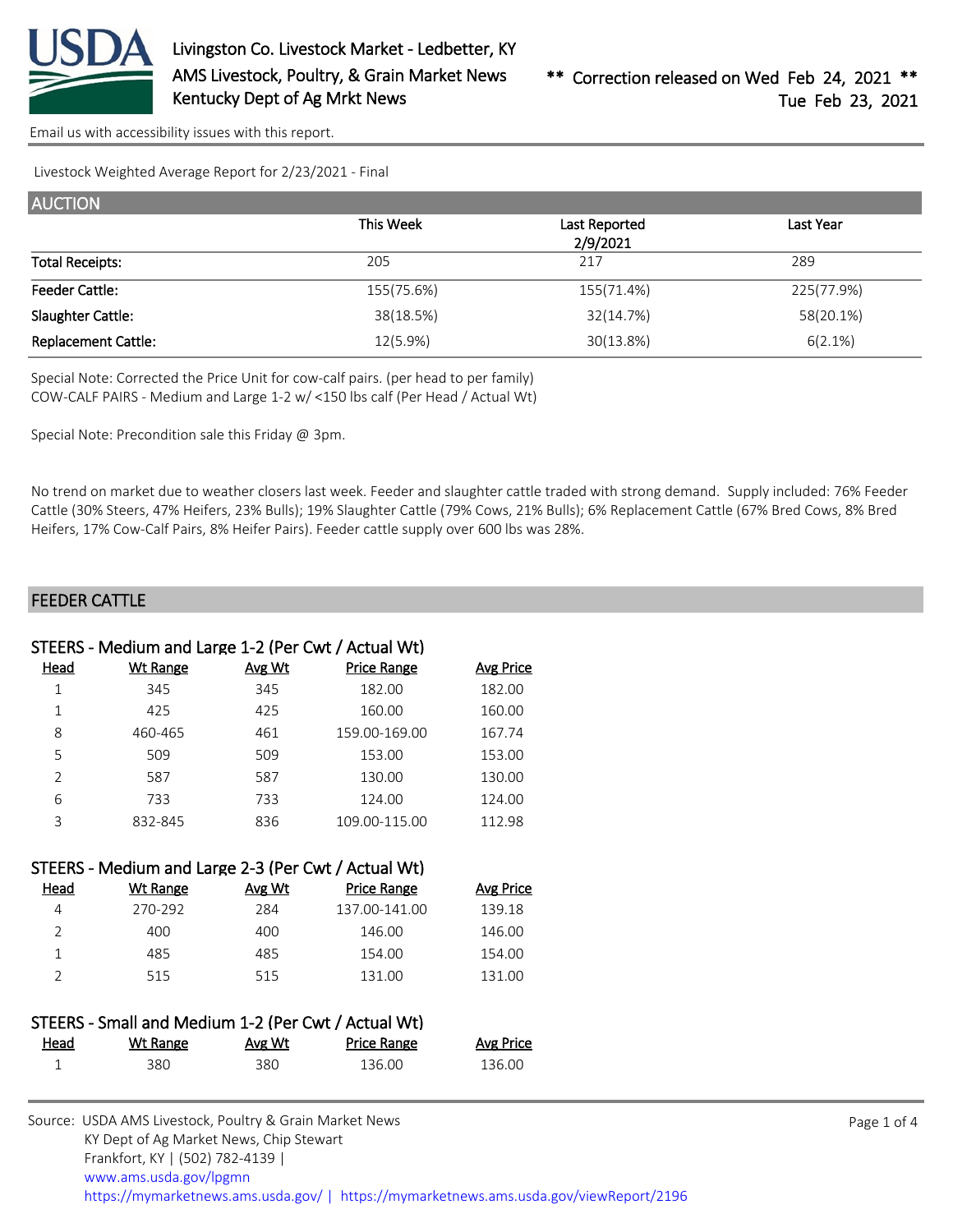

|               |                 |        | HEIFERS - Medium and Large 1-2 (Per Cwt / Actual Wt) |                  |
|---------------|-----------------|--------|------------------------------------------------------|------------------|
| Head          | <b>Wt Range</b> | Avg Wt | <b>Price Range</b>                                   | <b>Avg Price</b> |
| 3             | 208             | 208    | 149.00                                               | 149.00           |
| 2             | 275             | 275    | 143.00                                               | 143.00           |
| 4             | 301-340         | 311    | 144.00-155.00                                        | 151.99           |
| 5             | 350-397         | 381    | 143.00-148.00                                        | 145.02           |
| 3             | 425-430         | 427    | 138.00-146.00                                        | 143.31           |
| $\mathcal{P}$ | 455-460         | 458    | 135.00-139.00                                        | 137.01           |
| 7             | 507-543         | 531    | 128.00-133.00                                        | 130.68           |
| 9             | 550-590         | 575    | 126.00-132.00                                        | 128.72           |
| 8             | 600-635         | 628    | 120.00-122.00                                        | 121.75           |
| $\mathbf{1}$  | 675             | 675    | 114.00                                               | 114.00           |
| 3             | 705             | 705    | 110.00                                               | 110.00           |
|               |                 |        |                                                      |                  |

### HEIFERS - Medium and Large 2-3 (Per Cwt / Actual Wt)

| Head | Wt Range | Avg Wt | <b>Price Range</b> | <b>Avg Price</b> |
|------|----------|--------|--------------------|------------------|
|      | 240      | 240    | 137.50             | 137.50           |
|      | 305      | 305    | 143.00             | 143.00           |
|      | 395      | 395    | 129.00             | 129.00           |
| 4    | 400-442  | 421    | 116.00-132.00      | 124.40           |
|      | 480      | 480    | 123.00             | 123.00           |
|      | 580      | 580    | 118.00             | 118.00           |

### BULLS - Medium and Large 1-2 (Per Cwt / Actual Wt)

| Wt Range | Avg Wt | <b>Price Range</b> | <b>Avg Price</b> |
|----------|--------|--------------------|------------------|
| 355-375  | 365    | 155.00-159.00      | 157.05           |
| 405-440  | 423    | 150.00-159.00      | 154.31           |
| 475-490  | 484    | 146.00-154.00      | 149.45           |
| 500      | 500    | 139.00             | 139.00           |
| 566      | 566    | 134.00             | 134.00           |
| 600-610  | 605    | 116.00-126.00      | 121.01           |
| 650-685  | 663    | 111.00-115.00      | 113.62           |
| 755-795  | 775    | 103.00-106.00      | 104.54           |
| 860      | 860    | 98.00              | 98.00            |
| 915      | 915    | 80.00              | 80.00            |
|          |        |                    |                  |

| BULLS - Medium and Large 2-3 (Per Cwt / Actual Wt) |          |        |             |           |  |  |
|----------------------------------------------------|----------|--------|-------------|-----------|--|--|
| Head                                               | Wt Range | Avg Wt | Price Range | Avg Price |  |  |
|                                                    | 365      | 365    | 148.00      | 148.00    |  |  |
|                                                    | 540      | 540    | 129.00      | 129.00    |  |  |
|                                                    | 620      | 620    | 111 00      | 111 OO    |  |  |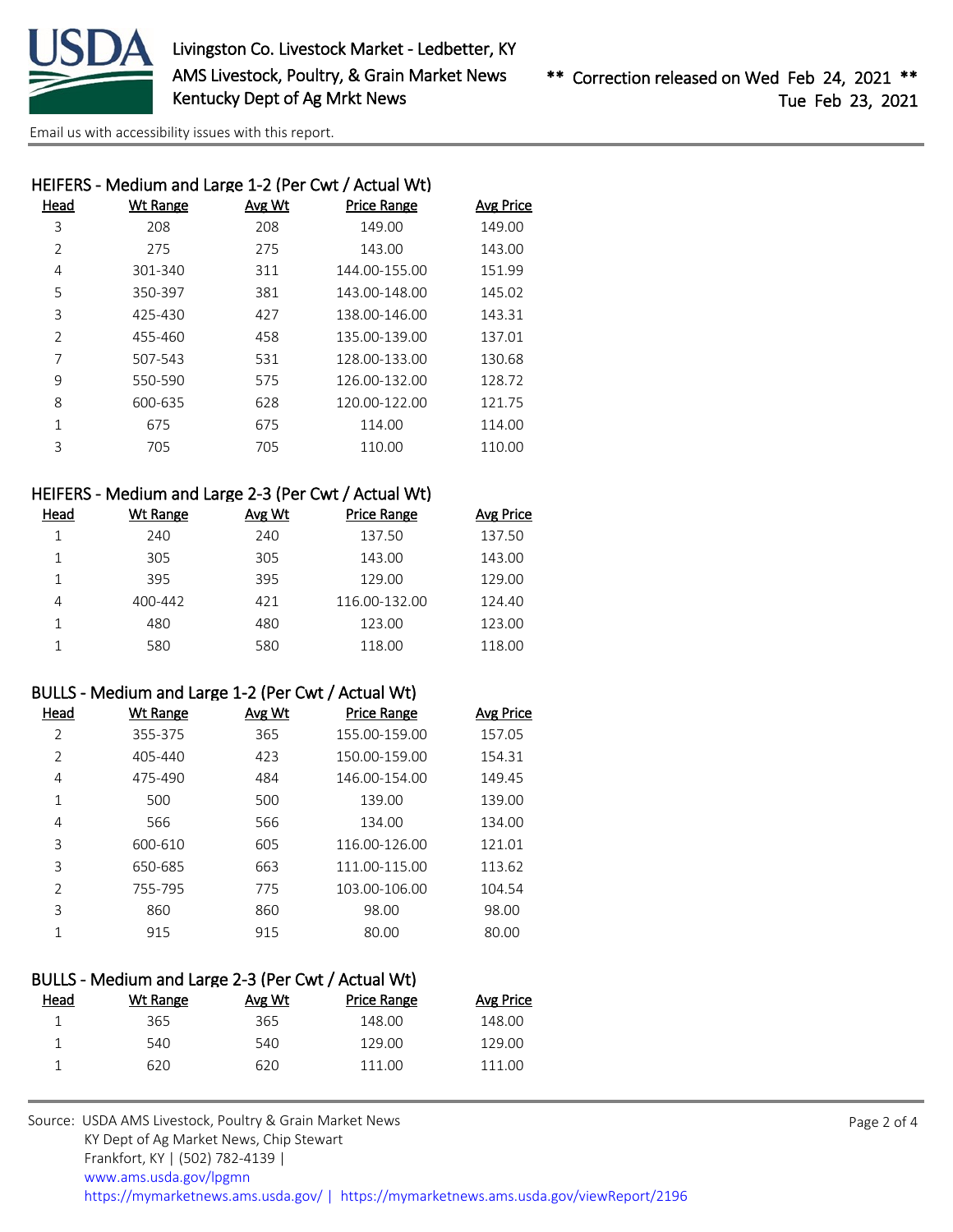

## SLAUGHTER CATTLE

|                                   | COWS - Breaker 75-80% (Per Cwt / Actual Wt) |               |                    |                  |                 |  |  |
|-----------------------------------|---------------------------------------------|---------------|--------------------|------------------|-----------------|--|--|
| Head                              | <b>Wt Range</b>                             | Avg Wt        | <b>Price Range</b> | Avg Price        | <b>Dressing</b> |  |  |
| 5                                 | 1310-1705                                   | 1482          | 55.00-62.00        | 59.01            | Average         |  |  |
|                                   |                                             |               |                    |                  |                 |  |  |
|                                   | COWS - Boner 80-85% (Per Cwt / Actual Wt)   |               |                    |                  |                 |  |  |
| Head                              | <b>Wt Range</b>                             | <b>Avg Wt</b> | <b>Price Range</b> | <b>Avg Price</b> | <b>Dressing</b> |  |  |
| 5                                 | 1200-1345                                   | 1272          | 55.00-65.00        | 61.56            | Average         |  |  |
|                                   |                                             |               |                    |                  |                 |  |  |
|                                   | COWS - Lean 85-90% (Per Cwt / Actual Wt)    |               |                    |                  |                 |  |  |
| Head                              | Wt Range                                    | <b>Avg Wt</b> | <b>Price Range</b> | <b>Avg Price</b> | <b>Dressing</b> |  |  |
| 9                                 | 1040-1300                                   | 1137          | 49.00-56.00        | 51.74            | Average         |  |  |
| 1                                 | 1575                                        | 1575          | 60.00              | 60.00            | High            |  |  |
| $\mathfrak{D}$                    | 860-1125                                    | 993           | 45.00-46.00        | 45.57            | l ow            |  |  |
|                                   |                                             |               |                    |                  |                 |  |  |
| BULLS - 1-2 (Per Cwt / Actual Wt) |                                             |               |                    |                  |                 |  |  |
| Head                              | <b>Wt Range</b>                             | Avg Wt        | <b>Price Range</b> | <b>Avg Price</b> | <b>Dressing</b> |  |  |
| 3                                 | 1530-1850                                   | 1727          | 80.00-94.00        | 87.01            | Average         |  |  |
| $\mathbf{1}$                      | 2330                                        | 2330          | 105.00             | 105.00           | High            |  |  |
| $\mathfrak{D}$                    | 1350-1815                                   | 1583          | 69.00-77.00        | 73.59            | Low             |  |  |
|                                   |                                             |               |                    |                  |                 |  |  |

REPLACEMENT CATTLE

### BRED COWS - Medium and Large 1-2 (Per Head / Actual Wt)

| <u>Age</u> | <b>Stage</b> | Head | Wt Range | Avg Wt | <b>Price Range</b> | Avg Price |
|------------|--------------|------|----------|--------|--------------------|-----------|
| 2-4        |              |      | 1280     | 1280   | 900.00             | 900.00    |
| 2-4        |              |      | 830      | 830    | 725.00             | 725.00    |
| $5 - 8$    |              |      | 1205     | 1205   | 750.00             | 750.00    |

| BRED COWS - Small and Medium 1-2 (Per Head / Actual Wt) |              |      |          |        |                    |                  |
|---------------------------------------------------------|--------------|------|----------|--------|--------------------|------------------|
| Age                                                     | <b>Stage</b> | Head | Wt Range | Avg Wt | <b>Price Range</b> | <b>Avg Price</b> |
| 7-4                                                     |              |      | 740.     | 740.   | 550.00             | 550.00           |
| 5-8                                                     |              |      | 900      | 900    | 625.00             | 625.00           |

|  | BRED COWS - Small and Medium 2-3 (Per Head / Actual Wt) |   |     |
|--|---------------------------------------------------------|---|-----|
|  | $\mathbf{A}$                                            | . | . . |

| <u>Age</u> | <b>Stage</b> | <u>Head</u> | Wt Range | Avg Wt | <b>Price Range</b> | <u>Avg Price</u> |
|------------|--------------|-------------|----------|--------|--------------------|------------------|
|            |              |             | 430-735  | 583    | 420.00-675.00      | 514.12           |

### BRED HEIFERS - Medium and Large 1-2 (Per Head / Actual Wt)

| <u>Age</u> | Stage | Head | Wt Range | Avg Wt | <b>Price Range</b> | Avg Price |
|------------|-------|------|----------|--------|--------------------|-----------|
|            |       |      | 810      | 810    | 600.00             | 600.00    |